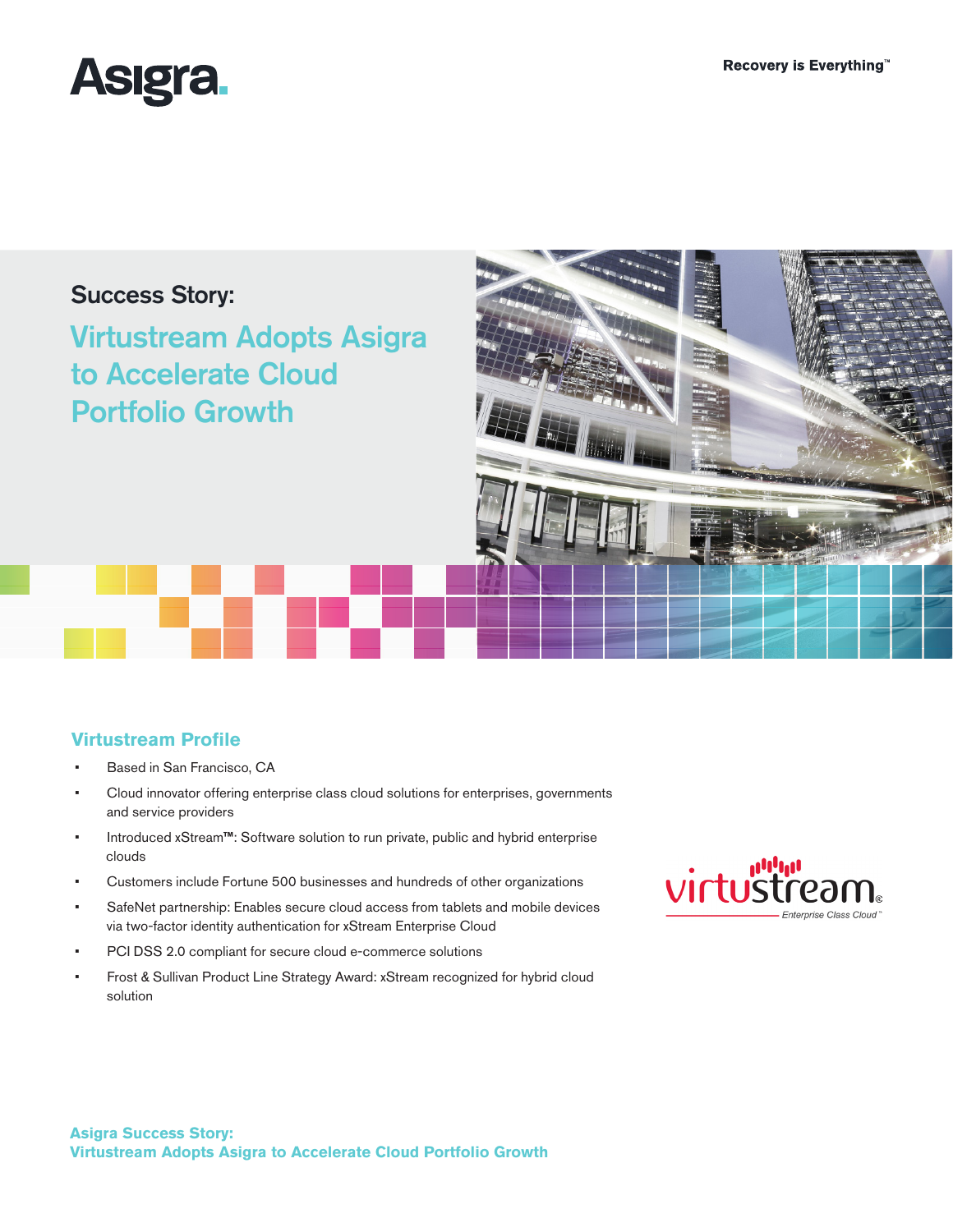

Virtustream is a leading cloud innovator offering enterprise class cloud solutions for enterprises, governments and service providers. Virtustream simplifies moving complex IT to the cloud—whether private, public or hybrid—while delivering the full economic and business benefits of the cloud.

Virtustream offers xStream: a secure, high availability, enterprise class hybrid cloud solution, delivering application level SLAs for mission critical applications (SAP, Microsoft and thousands more). xStream is available as software for existing data centers and as a managed service from Virtustream's cloud—all backed by professional services to design, migrate and manage clouds. Virtustream offers xStream worldwide; owns data centers in the United States and EMEA; operates an international Cloud Exchange; has offices in San Francisco, New York, London, Washington D.C., Atlanta, Toronto and Dublin, and has partners in Asia and China.

**Virtustream is trusted by enterprises that include Domino Sugar, the British Transport Police, Digital Chocolate, MRG, Diesel Direct, and Autism Speaks. These companies run their mission critical applications and protect their data using Virtustream cloud infrastructure.**

## **Virtustream Mission: Grow Operationally Efficient Cloud Services for Profitable Enterprise Cloud Services**

Virtustream began its relationship with Asigra in 2012, adopting the software developer's cloud backup and recovery solution to build its data protection services portfolio. One of the reasons the cloud services provider (CSP) selected Asigra was for Asigra's agentless capabilities, allowing for minimally intrusive backup that can scale to meet the needs of even the most demanding customers. The overall design and architecture allows Virtustream to offer solutions that solve the critical backup needs of customers, including cloud backups, on-site backups, or a hybrid of both.

In order to grow a more streamlined and profitable organization, a cloud solution's operational efficiency was also a key requirement for Virtustream. Asigra lowers Virtustream's operational costs by allowing the service

provider to deploy the same familiar software for a variety of applications. For example, the company's internal support team has been able to leverage Asigra to offer end-user device backups and plans to leverage the cloud backup solution to develop a well-rounded product suite in the area of backups and recovery, including "Backup as a Service", "DR as a Service", "Recovery as a Service" and as an onboarding tool to Virtustream's cloud platform.

With respect to selecting cloud backup software, Virtustream offers the following advice to other service providers entering the growing cloud backup space, "Consider other backup options. Compare Asigra against other backup solutions and evaluate all of them on the same set of metrics," Jon Sippel, Director Global Compute and Storage for Virtustream, "Doing this, you will see that Asigra is the best option and have the confidence that you are choosing the right solution."

Now with cloud backup services that are powered by Asigra, Virtustream customers have cited a number of advantages compared to their previous backup solutions. One significant advantage is the increased server performance due to the lack of agent-based backups. Traditional technologies require the installation of software on all backup targets which puts unnecessary strain on server CPU cycles. With Asigra this is eliminated, freeing servers to focus on application performance. Customers also enjoy utility-based backup billing where they only pay for what they consume. Furthermore, enterprises using the service place high value on the ability to self-administer backups and restores. This is especially critical where there is no time for delayed recovery operations. Asigra allows customers to perform granular recoveries immediately. Finally, the Asigra solution allows Virtustream to offer higher backup SLAs due to the increased availability of the backup system. Not only will this allow Virtustream to play a larger role in mission critical IT environments, but will also position the company well in competitive situations in order to grow its business.

#### **Asigra Success Story: Virtustream Adopts Asigra to Accelerate Cloud Portfolio Growth**